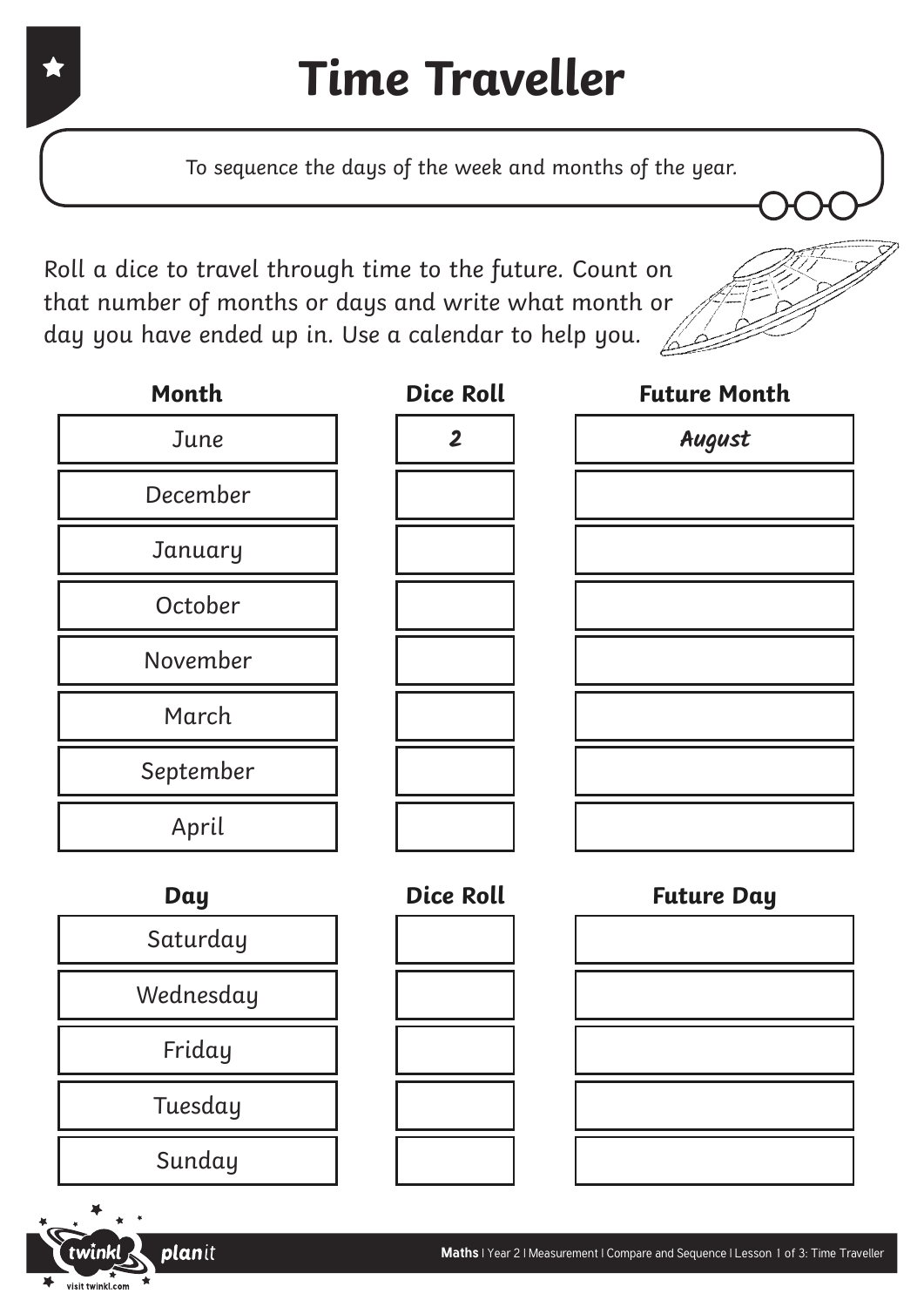

## **Time Traveller**

To sequence the days of the week and months of the year.

Roll a dice to travel through time to the future. Count on that number of months or days and write what month or day you have ended up in. Use a calendar to help you.  $\sqrt{2}$ 

planit



| Month     | <b>Dice Roll</b> | <b>Future Month</b> | <b>Past Month</b> |
|-----------|------------------|---------------------|-------------------|
| June      | $\overline{2}$   | August              | April             |
| December  |                  |                     |                   |
| January   |                  |                     |                   |
| October   |                  |                     |                   |
| November  |                  |                     |                   |
| March     |                  |                     |                   |
| September |                  |                     |                   |
| April     |                  |                     |                   |
| Day       | <b>Dice Roll</b> | <b>Future Day</b>   | <b>Past Day</b>   |
| Saturday  |                  |                     |                   |
| Wednesday |                  |                     |                   |
| Friday    |                  |                     |                   |
| Tuesday   |                  |                     |                   |
| Sunday    |                  |                     |                   |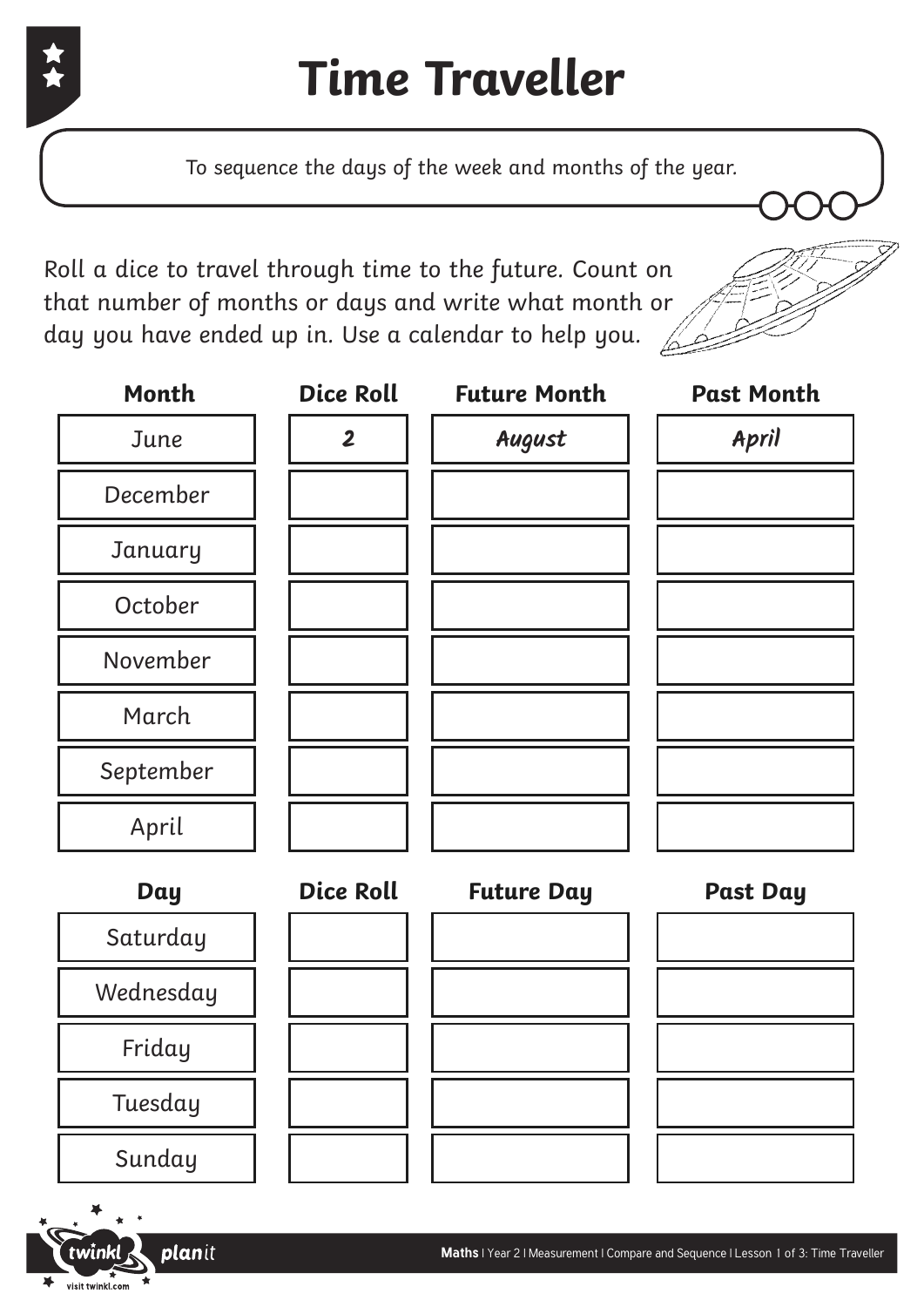

To sequence the days of the week and months of the year.

Roll 2 dice to travel through time to the future. Count on that number of months or days and write what month or day you have ended up in. Use a calendar to help you.  $\sqrt{2}$ 



| Month     | <b>Dice Roll</b> | <b>Future Month</b> | <b>Past Month</b> |
|-----------|------------------|---------------------|-------------------|
| June      | 9                | March               | September         |
| December  |                  |                     |                   |
| January   |                  |                     |                   |
| October   |                  |                     |                   |
| February  |                  |                     |                   |
| November  |                  |                     |                   |
| March     |                  |                     |                   |
| July      |                  |                     |                   |
| September |                  |                     |                   |
| April     |                  |                     |                   |
| August    |                  |                     |                   |
| May       |                  |                     |                   |